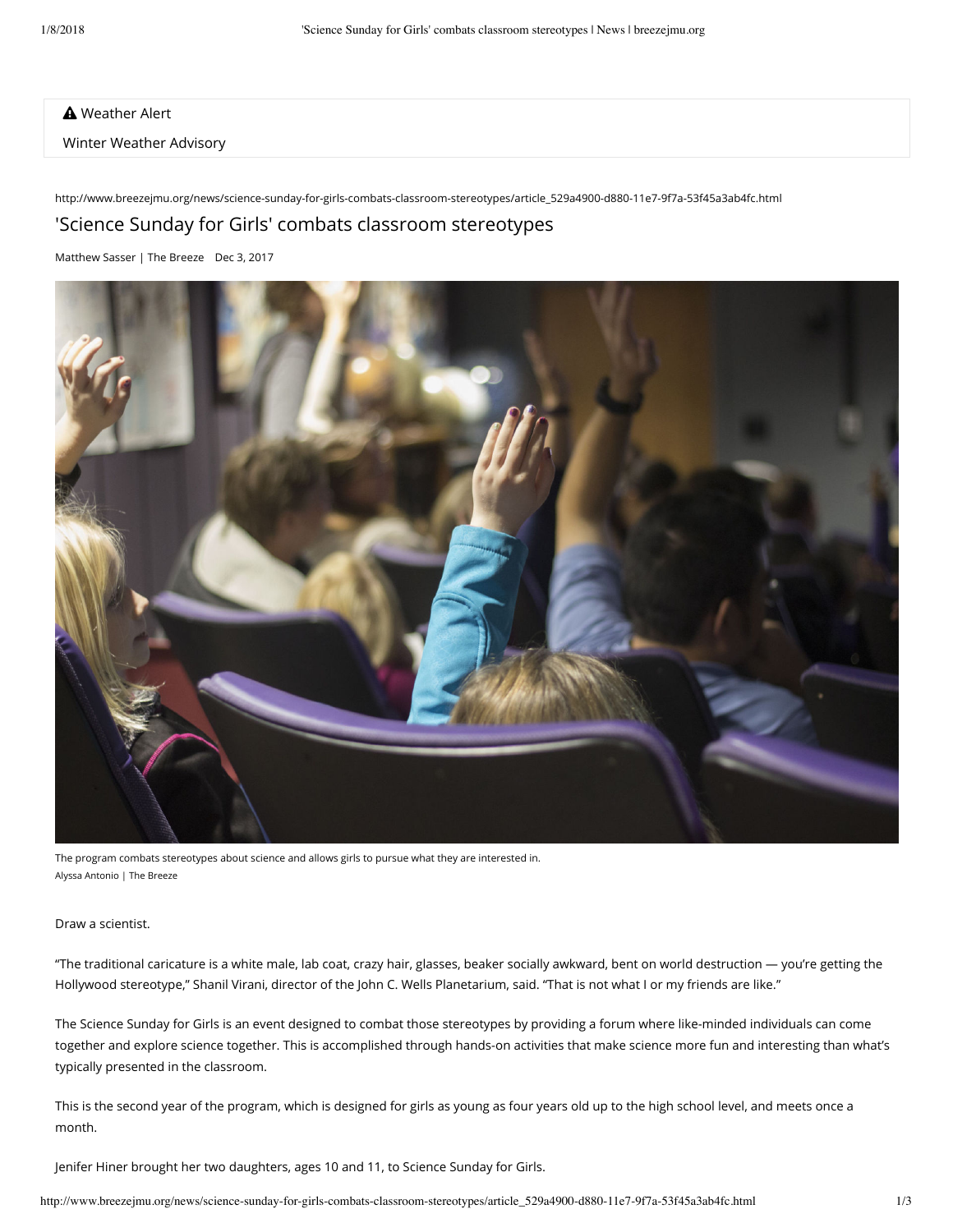1/8/2018 'Science Sunday for Girls' combats classroom stereotypes | News | breezejmu.org

"We want to instill science into our kids," Hiner said. "This is the perfect place to do that."

Hiner's hope is that her children learn that there are a lot of opportunities in science for women.

"Anytime you can get a kid out of their natural setting or their elementary school ... it instills in them a different experience," Hiner said.

Science Sunday for Girls emerged from the planetarium's Space Explorer Camp. Parents would mention to the staff that their daughters loved the program, but when they went back to school, their classmates would say science isn't for girls.

Staff also noticed that their programs designed for a younger age group were full of girls, while the programs designed for older kids had very few.

"We wanted to create a space for girls to feel like they can participate and engage in a subject that they enjoy, but might not necessarily show in a school setting," Paige Collins, a graduate student of education, said.

Science can be portrayed as a male-dominated field, so one of the goals for this program is to provide an outlet where young girls can develop their science, technology, engineering, and mathematics (STEM) identity.

## Science Sunday for Girls



**1 of 8**

く ゝ

This year marks the second year Science Sunday for Girls has been held. Alyssa Antonio | The Breeze

"A lot of young girls, in the second to third grade is when they determine 'Science is or isn't for me,' so we want this program to show them that they can get excited for science," Collins said. "We want them to be around other girls so they don't feel that they are held back."

This program has grown a lot from its first event, which only had two participants. Their most recent arboretum event attracted about 100 girls, as well as their families.

Dan Cullers also expressed how important it is for his seven-year-old daughter to get the hands-on experience this program provides.

"This program operates at at a more advanced level than what they are learning in elementary school," Cullers said.

Culler said his daughter wants to come back to the Science Sunday for Girls each month.

So far, topics covered in this program have included astronomy, geology, physics and genetics.

http://www.breezejmu.org/news/science-sunday-for-girls-combats-classroom-stereotypes/article\_529a4900-d880-11e7-9f7a-53f45a3ab4fc.html 2/3